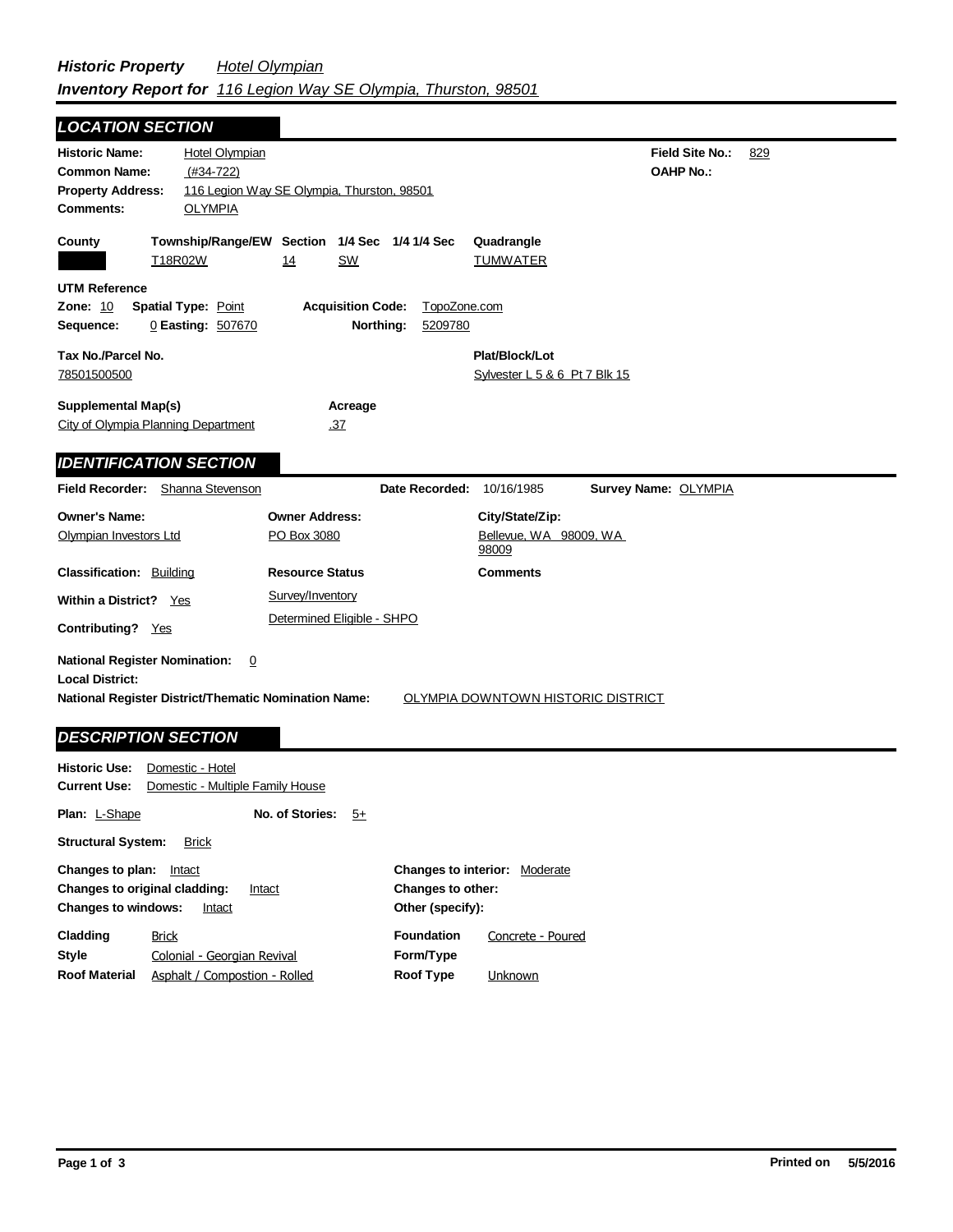## *NARRATIVE SECTION*

| <b>Study Unit</b><br>Other                                                      |  | Date Of Construction: |             | 1919 |
|---------------------------------------------------------------------------------|--|-----------------------|-------------|------|
| Architecture/Landscape Architecture                                             |  | Architect:            | H.L.Stevens |      |
| Commerce                                                                        |  | Builder:              |             |      |
|                                                                                 |  | Engineer:             |             |      |
| Property appears to meet criteria for the National Register of Historic Places: |  | No                    |             |      |
| Property is located in a historic district (National and/or local):             |  | No                    |             |      |

**Property potentially contributes to a historic district (National and/or local):**

- *Statement of Significance* The Hotel Olympian was the most successful in a long line of hotels built largely through the civic efforts of Olympia and to insure that visiting legislators found commodious accommodations in Olympia. Marked by Georgian Revival detailing, the well-preserved hotel is at the heart of downtown Olympia and intimately tied to the history of its capitalhood. The promise of a first class hotel had been given by the people of Olympia as a condition of the continued construction of the capitol buildings in Olympia in 1916. After the intervening war, when the hotel was still not built, the city fathers had challenged the people of Olympia and especially the Chamber of Commerce to spearhead the funding for the hotel upon which they felt the continued capitalhood of Olympia depended. Money was raised through community efforts of large and small contributions for the construction. Designed by the H. L. Stevens Company of Chicago in a simplified Georgian Revival style, the hotel officially opened its doors July 16, 1920 to a standing only crowd of 400 in the dining room. Here Governor Louis Hart spoke favorably of the structure and "could say to the next legislature, "We have kept the faith, now go ahead with the construction of the finest executive building in the country. "H. L. Stevens was described as "a specialist in hotel construction" and designed the Churchill Apartments in 1922 in Chicago which were very similar to the Hotel Olympian. The hotel was built at a cost of \$300, 000 through bond selling and other fund raising efforts of the City of Olympia. The hotel boasted 155 rooms, half of which contained bathrooms, as well as meeting and dining rooms. While the Capitol was located across the street, it is said more business was transacted in this building than in the Capitol Building. Inaugural balls were held here as well as many other official and non-official state functions. In 1975 the Hotel Olympian was made into a low-rent senior citizen housing facility with the ground floor hosting a restaurant and small shops. In 1980 the mezzanine ballroom was restored and is used for dance classes and social events.
- *Description of Physical Appearance* The Hotel Olympian faces southward toward Sylvester Park and abuts the sidewalk. The Hotel is catacorner from the Old Capitol Building with which it is closely associated and is one of the few multi-storied historic downtown structures. The Hotel Olympian is an imposing brick structure of five stories with a mezzanine level, built in simplified Georgian Revival style on a poured concrete foundation. The front (south) and east facades are topped by a prominent dentillated metal cornice with a wide frieze. The upper stories are lit by rows of double-hung sash with six-over-six and six-over-one lights, with brick lintels and terra cotta sills; the second-story windows also have terra cotta keystones. Below the second floor is a continuous terra cotta belt course, delineating the upper-story guest rooms from the public and commercial spaces of the ground floor and mezzanine. Centered on the front facade and covered by a fabric awning, the recessed lobby doors are flanked by bands of casements in recessed, paneled surrounds. To the left of the facade are three tall multipaned windows with arched transoms, recessed in terra cotta surrounds, fronted by balustrades. To the right of the facade are tree plate glass windows; their multi-paned transoms are painted over, and two of them are topped by tall terra cotta panels with projecting head moldings and scrolled edges. The plate glass windows and multiple entry doors on the east facade also have a tall terra cotta panel over every other opening. The central entry doors lead to the upper story apartments; they are sheltered by a fabric awning. The lobby, which is surrounded by stores, offices and a restaurant, retains the original marble stairway tot he mezzanine and the grand ballrooms. The mezzanine balcony is surrounded by columns and an ornate balustrade. Although the interior has been altered, the building retains most of its exterior features and is maintained in excellent condition. A balustrade topping the structure has been removed.

*Major Bibliographic References* Newell, Gordon, Rogues, Buffoons and Statesmen, Seattle, Superior Publishing, 1975. "Olympia," Lee Printing Co., 1926. Barrett, Eldon, "Rooms for Improvement: What the Legislature Needs is a Good Old Downtown Hotel," The Olympian, Sunday, January 2, 1983.

"City's '400' Numerically in Attendance and Magnificent Dining Room is scene of Praise and Rejoicing--Ample Capitol Money Says Hart." Morning Olympian, July 16, 1920.